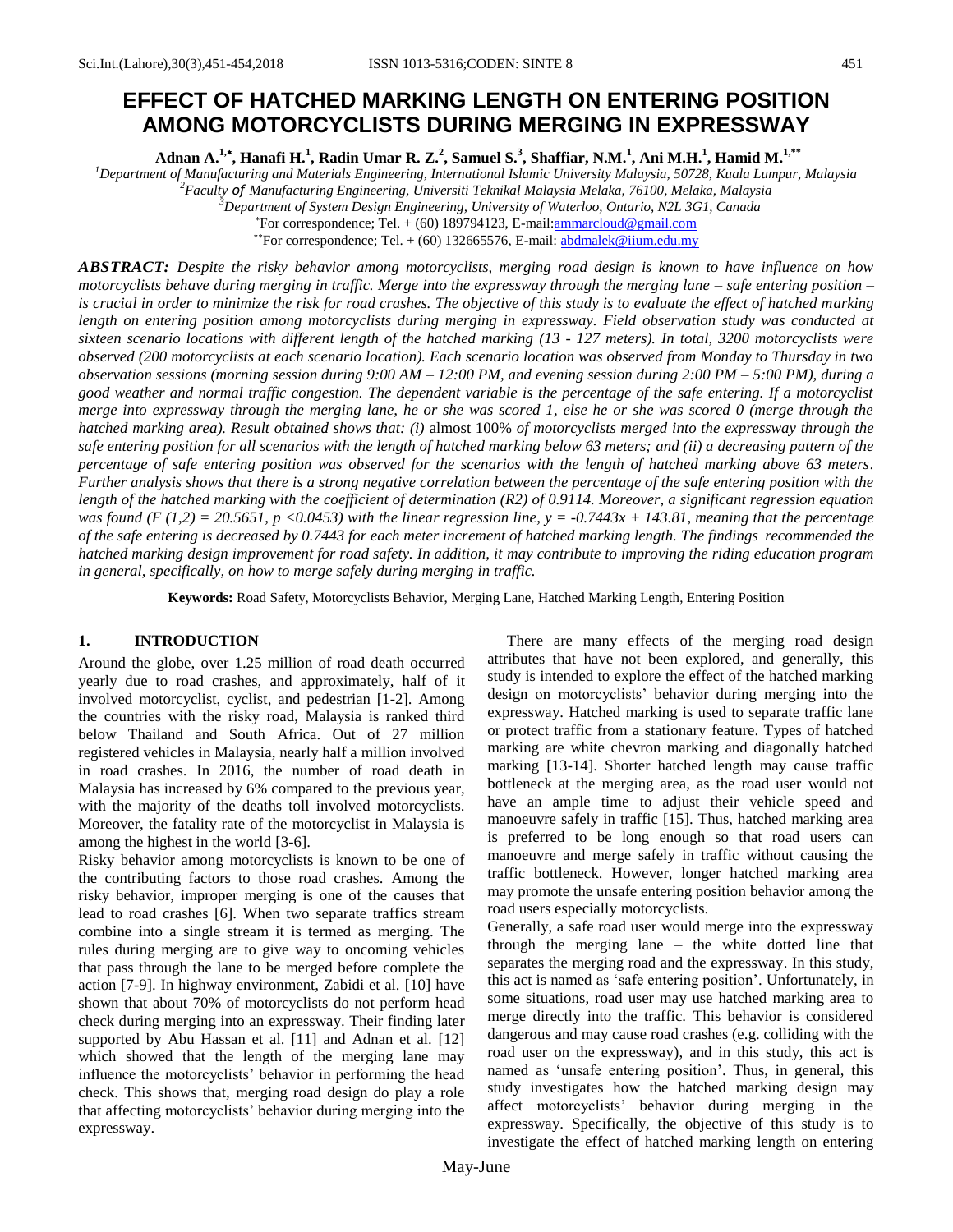#### 452 ISSN 1013-5316;CODEN: SINTE 8 Sci.Int.(Lahore),30(3),451-454,2018

position among motorcyclists during merging in the expressway.

# **2. METHODOLOGY**

 The study was done at the Middle Ring Road Expressway that located in Kuala Lumpur, Malaysia. Hatched marking length of forty-eight merging areas were measured (i.e. from point A to point B in figure (1)) for sampling purposes using a telescopic handle measuring wheel. Out of the forty-eight samples, sixteen scenarios were chosen based on the equal percentile rank of their hatched marking length (which is of every  $6.67<sup>th</sup>$  percentile) so that they represent ranges of length. Table 1 lists the details of each scenario: (i) the target percentile; (ii) the target length of the scenario that based on the percentile rank (in meters); and (iii) the actual length of the scenario that was selected from the forty-eight samples (in meters) that matching or close to the target length (in meters).



**Figure (1) Hatched marking length (from point A to B)**

| Scenario<br>No. | <b>Target</b><br>Percentile<br>(%) | <b>Target</b><br>Length<br>(meters) | <b>Chosen</b><br>Scenario<br>Length<br>(meters) |
|-----------------|------------------------------------|-------------------------------------|-------------------------------------------------|
| 1               | 0.00                               | 13                                  | $13 \text{ (min)}$                              |
| 2               | 06.67                              | 15                                  | 15                                              |
| 3               | 13.33                              | 18                                  | 19                                              |
| 4               | 20.00                              | 20                                  | 20                                              |
| 5               | 26.67                              | 22                                  | 22                                              |
| 6               | 33.33                              | 26                                  | 27                                              |
| 7               | 40.00                              | 28                                  | 28                                              |
| 8               | 46.67                              | 29                                  | 29                                              |
| 9               | 53.33                              | 33                                  | 33                                              |
| 10              | 60.00                              | 40                                  | 44                                              |
| 11              | 66.67                              | 53                                  | 50                                              |
| 12              | 73.33                              | 60                                  | 60                                              |
| 13              | 80.00                              | 65                                  | 63                                              |
| 14              | 86.67                              | 71                                  | 73                                              |
| 15              | 93.33                              | 87                                  | 88                                              |
| 16              | 100.00                             | 127                                 | 127 (max)                                       |

| Table (1) Sample of the scenario |  |  |  |
|----------------------------------|--|--|--|
|----------------------------------|--|--|--|

Figure (2) illustrates the motorcyclists' view, and Figure (3) illustrates the top view of a sample scenario. In general, each scenario consists of either single or two lanes merging lane with 50 km/h speed limit that merge onto a three lanes expressway with 90 km/h speed limit. Surrounding areas includes trees, residential buildings, restaurants, shops, school, gas station, and advertisement board. Note that Malaysia is left-hand side traffic.



**Figure (2) Motorcyclists' view of a sample scenario**



**Figure (3) Plan view of a sample scenario**

 Panasonic HC-V210 video recording device (with 10 mega pixels' resolution and 72X zoom) was used to record the scenario locations in observing motorcyclists entering position behavior. The observation was done on Mondays to Thursdays only. Fridays, weekends, and holidays were excluded to avoid any potential effect of traffic congestion differences. Note that the lunch hour on Friday in Malaysia is longer than usual due to the Friday prayer, thus, Friday was also excluded. The observation periods were divided into morning session (9:00 AM to 12:00 PM), and evening session (2:00 PM to 5:00 PM) which excluded the rush hours (before 9:00 AM – commuting period to work, between 12:00 PM to 2:00 PM – lunch hours period, and after 5:00 PM – commuting period from work), and night hours (7:00 PM to 7:00 AM). Moreover, the observation was only run during a good weather condition (e.g. no rain), and during a normal traffic congestion condition (e.g. no road crashes in the surrounding area).

 In total 3200 motorcyclists were observed throughout the study (i.e. 200 motorcyclists at each scenario location). At each scenario location, four observations were done where 50 motorcyclists were observed for each observation (i.e. equal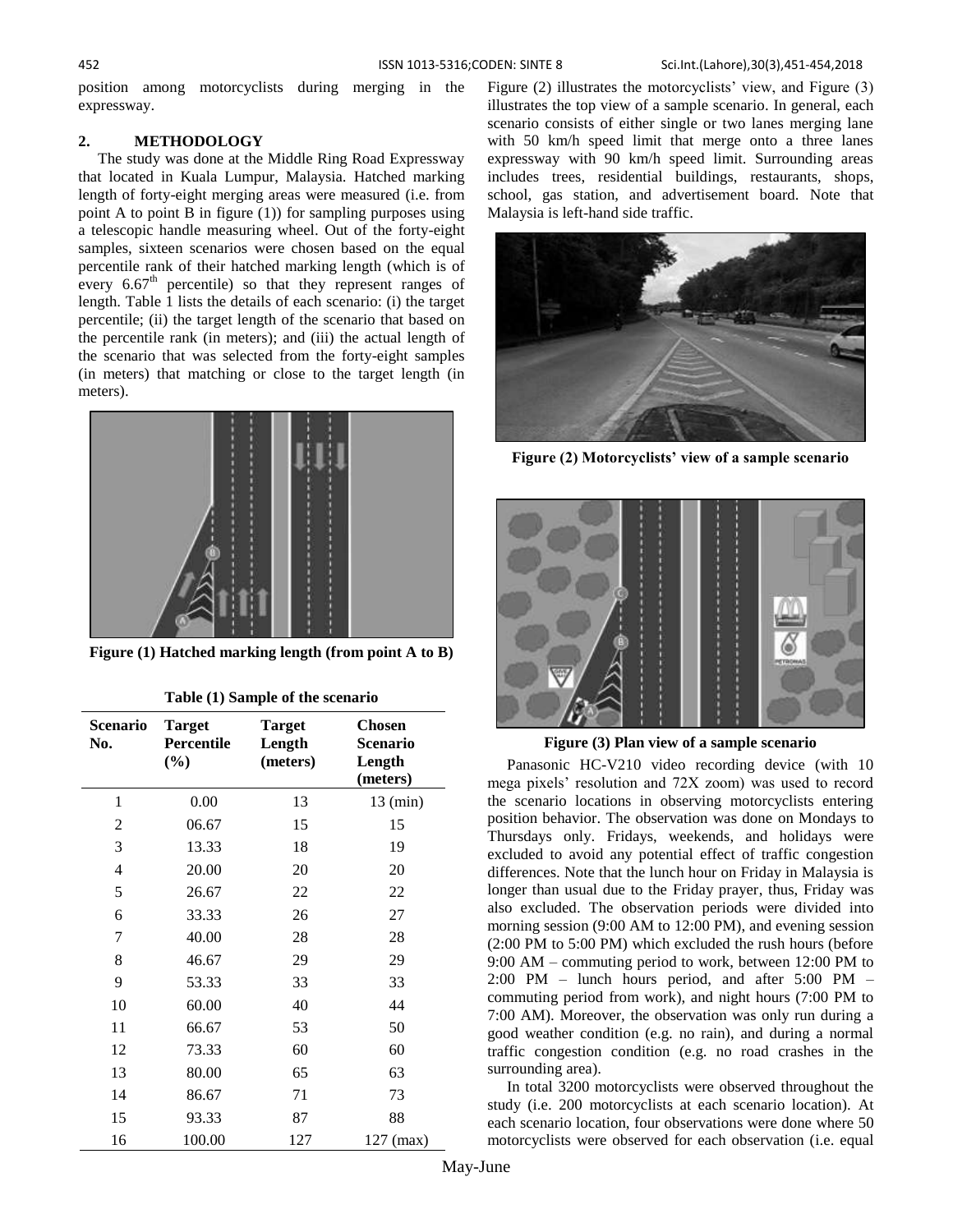distribution in obtaining the total of 200 motorcyclists for each scenario location). The day and the observation period were counterbalanced so that each scenario was observed during a different day and observation period. For instance, in a particular scenario, motorcyclists were observed on each Monday, Tuesday, Wednesday, and Thursday. Two of the observations were done during the morning session, and the other two were done during the evening session.

 Independent variable is the length of the hatched marking, and the dependent variable is the percentage of the safe entering position. If a motorcyclist merge into the expressway through the safe region (on merging lane, from point B to C in figure (3)), he or she was scored 1, else he or she was scored 0 (merge on hatched marking area, from point A to B in figure (3)).

#### **3. RESULTS**

 Figure (4) illustrates the percentage of the safe entering for a different length of hatched marking area. As can be seen in figure (4), almost 100% of motorcyclists merged into the expressway through the safe entering position for all scenarios with the length of hatched marking below 63 meters. A decreasing pattern of the percentage of safe entering position was observed for the scenarios with the length of hatched marking above 63 meters.



**Figure (4) Percentage of safe entering for a different length of hatched marking**

 Because the motorcyclists have shown a nearly 100% safe entering behavior at the scenarios with the hatched marking length below 63 meters, it is safe to assume that motorcyclists tend to merge into the expressway through the safe region if the hatched marking length is less than 63 meters. Thus, only scenarios with the hatched marking length above 63 meters were analyzed further.

 Figure (5) illustrates the scattered diagram of the percentage of safe entering for scenarios with hatched marking length of equal or longer than 63 meters. As can be seen in figure (5), the scattered diagram shows that there is a negative correlation between the percentage of the safe entering position with the length of the hatched marking. The coefficient of determination  $(R^2)$  obtained is 0.9114. Thus, the correlation coefficient  $(R)$  is equal to 0.9547, meaning that these two variables – the percentage of the safe entering and the length of the hatched marking – have a high negative

correlation. Moreover, the linear regression line obtained is y  $= -0.7443x + 143.81$ .

 A simple linear regression model (SPSS, version 23) was utilized to predict the percentage of the safe entering based on the length of the hatched marking. A significant regression equation was found (F (1,2) = 20.5651, p < 0.0453) with an R<sup>2</sup> of 0.9114. Thus, motorcyclists' predicted percentage of safe entering is equal to  $143.81 - 0.7443$  \* length of hatched marking when the length of hatched marking is measured in meters. The percentage of the safe entering is decreased by 0.7443 for each meter increment of hatched marking length.



**Figure (5) Scattered diagram of the percentage of safe entering behavior for scenarios with hatched marking length above 63 meters**

# **4. DISCUSSION**

The findings show that the length of the hatched marking that longer than 63 meters do affect motorcyclists' entering position behavior during merging into an expressway, in which the longer the length the less percentage of the safe entering position would be. This finding gives an insight into the hatched marking area design in which it should be less than 63 meters. However, a shorter merging area is known to cause a traffic bottleneck at the merging area [15]. Moreover, a shorter merging area also may cause the road users to not having an ample time to adjust their vehicle speed in order to match the vehicles on the expressway and manoeuvre the vehicle for a safe merging [7]. Thus, even though the finding of this study recommends that the length of the hatched marking should be less than 63 meters, it should not too short that could compromise the ability of the road users to safely enter the expressway. A future study is recommended to investigate what is the minimum length of the hatched marking should be. The finding of the future research may be beneficial in recommending the optimal range for the hatched marking length design in order to ensure a safe merging behavior among the road users in general, more specifically, among the motorcyclists.

 The massive research and media statements have mentioned and blamed motorcyclists solely when it comes to road crashes because of their risk seeker behavior. For instance, finding by Zabidi et al. [10] shows that most motorcyclists are risk seeker when it comes to their head check behavior during merging into the expressway.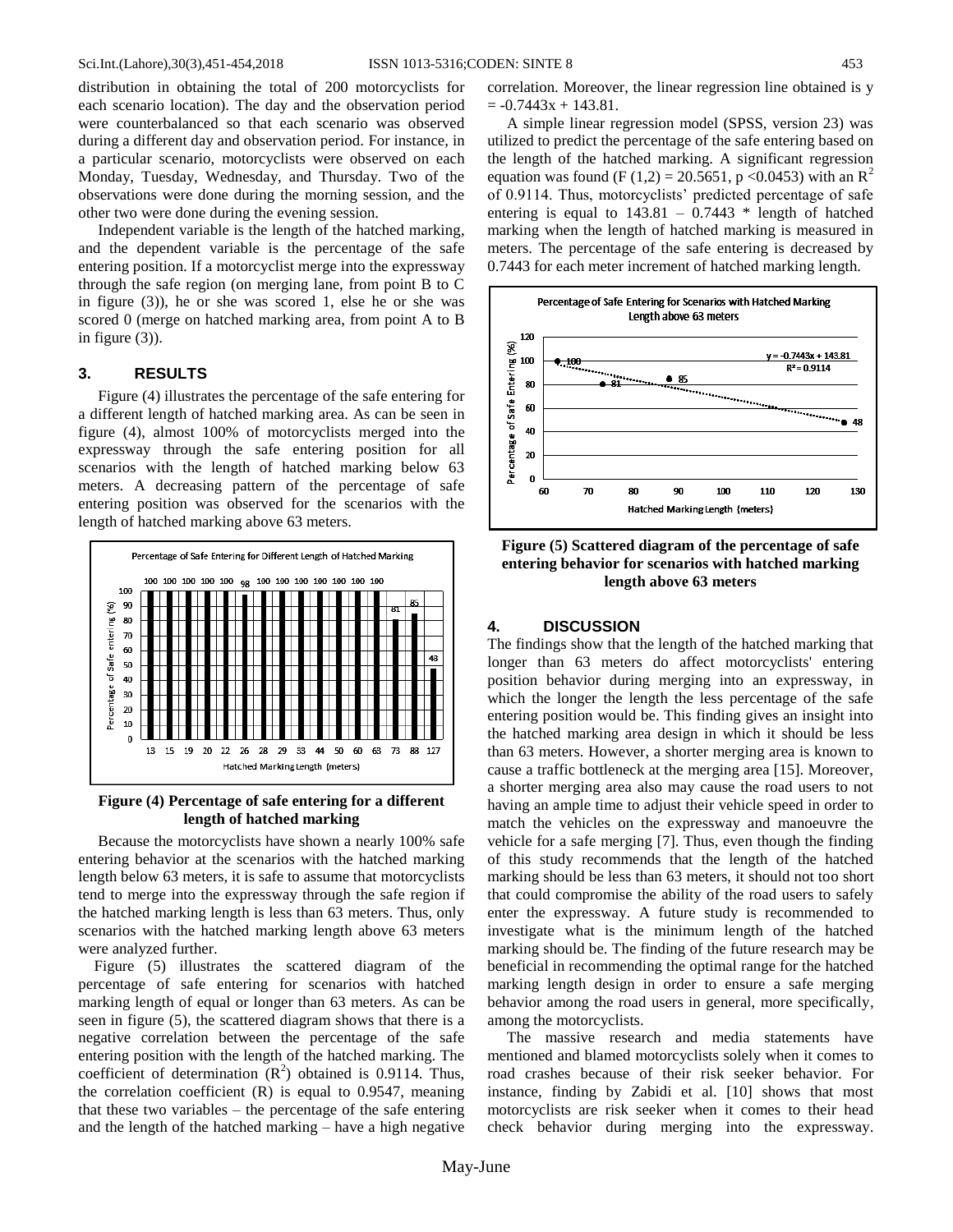However, the finding in this study gives an insight that, despite the motorcyclists' risky behavior, somehow, there are many other factors involved when a road crash happen. As found in this study, road design does play a role for road safety in general, more particularly, the effect of the length of hatched marking on the percentage of safe entering position during merging in the expressway. This finding is supported by Abu Hassan et al. [11] and Adnan et al. [12] in which they found that the design on the merging area itself does have an effect on motorcyclists' head check behavior during merging into an expressway. Thus, it should be bear in mind that, when road crashes happen, the blame should not be solely be addressed to the road users. Other factors such as the road design, riding/driving education curriculum, and the environmental factors should be looked at as well.

 Furthermore, in this study, it was found that for the hatched marking area with the length more than 63 meters, the percentage of the safe entering behavior among the motorcyclists were compromised, in which, the percentage of the safe entering behavior is decreased by 0.7443% for each meter increment of the hatched marking length. However, it should be noted that, in this study, because lack of knowledge of what the optimal length of the hatched marking area should be, forty-eight merging areas were sampling in order to choose the scenario locations. Thus, with the new knowledge gain from this study, it is recommended that future study should be conducted by focusing on more samples that have a hatched marking length more than 63 meters – to study on scenarios that have hatched marking length more than 63 meters only. By doing this, the more concrete correlation and regression line could be obtained.

 Lastly, this study was observed during the weekdays, nonrush hours' period, daytime, good weather condition, and normal traffic congestion at the expressway road environment. Thus, how would the hatched marking length would affect motorcyclists' behavior during merging in traffic during the weekend, rush hours' period, night time, bad weather condition, and abnormal traffic congestion as well as at the different type of road environments such as town, residential, and rural area are unknown and only future research could answer.

### **5. CONCLUSIONS**

 In general, the length of the hatched marking does not affect motorcyclists entering position behavior during merging into expressway if the length is less than 63 meters. From 63 meters onward, a decreasing pattern in the percentage of safe entering was observed. It is shown that for hatched marking length more than 63 meters, there is a strong negative correlation between the length of the hatched marking and the percentage of safe entering among the motorcyclists during merging into an expressway. Finding from this study recommend that the length of the hatched marking should be less than 63 meters in order to promote a safe merging behavior among the motorcyclists, however, it should be long enough so that road users would have an ample time to manoeuvre and merge safely into the expressway. Moreover, this study also gives insight on the needed improvement of the riding education curriculum which is to promote awareness among the motorcyclists on how to merge safely in traffic in general, more particularly, into the expressway.

#### **6. ACKNOWLEDGEMENT**

 The research was supported by the Malaysian Ministry of Higher Education through the RAGS15-066-0129 grant to International Islamic University Malaysia (Malek Hamid, PI), and the FRGS17-035-0601 grant to International Islamic University (Mohd Hanafi Ani, PI). This study was also supported by the Department of Manufacturing and Materials Engineering, International Islamic University Malaysia, Malaysia.

#### **7. REFERENCES**

- [1] Association for Safety International Road Travel. Annual Global Road Crash Statistics. http://asirt.org/Initiatives/ Informing-Road-Users/Road-Safety-Facts. Accessed on April 3, 2017.
- [2] World Health Organization. Global Status Report on Road Safety 2015. www.who.int/violence\_injury\_prevention/ road\_safety\_status/2015/GSRRS2015\_Summary\_EN\_fi nal2.pdf?ua=1. Accessed April. 3, 2017.
- [3] Ministry of Transport Malaysia. Transport Statistics Malaysia 2013. Ministry of Transport, Putrajaya. www.mot.gov.my/en/lands/road-transport/miros. Accessed April. 7, 2017.
- [4] Malaysian Institute of Road Safety Research. Road Fact. General Road Accident Data in Malaysia (1997-2016). www.miros.gov.my/1/page.php?id=17. Accessed April. 15, 2017.
- [5] Nunn, S. (2011) Death by Motorcycle: Background, Behavioral, and Situational Correlates of Fatal Motorcycle Collisions. *Journal of Forensic Sciences*, Vol. 56, No. 2, pp. 429–437.
- [6] Manan, M., and Várhelyi, A. (2012). Motorcycle Fatalities in Malaysia. *IATSS Research*, Vol. 36, No. 1, pp. 30–39.
- [7] Riener, A., Kashif, Z., Alois, F., Beltran, C. R., and Rubio, J. J. (2013). Traffic Flow Harmonization in Expressway Merging. *Personal and Ubiquitous Computing*, Vol. 17, No. 3, pp. 519–532.
- [8] Adnan, M. A., Ibrahim, W. H. W., and Sulaiman. N. (2009). Exploration of Merging Traffic Flow at Malaysian Urban Expressway. *Presented at 8th International Conference of Eastern Asia Society for Transportation Studies*.
- [9] Queensland Government. Changing lane and merging. Merging.www.qld.gov.au/transport/safety/rules/road/ lanes. Accessed April. 3, 2017.
- [10] Zabidi, M. H., Adnan, A., Radin Umar, R. Z., Samuel, S., Ani, M. H., and Hamid, M. (2016). Evaluation of Head Check Behavior of Motorcyclists during Merging in Traffic. *Human Factors and Ergonomics Journal*, Vol. 1, No. 2, pp 28-39.
- [11] Abu Hassan, A. T., Adnan, A., Radin Umar, R. Z., Samuel, S., Ani, M. H., Hamid, M. (2017). Motorcyclists Head Check Behavior during Merging in Traffic: Effect of Different Ranges of Merging Lane